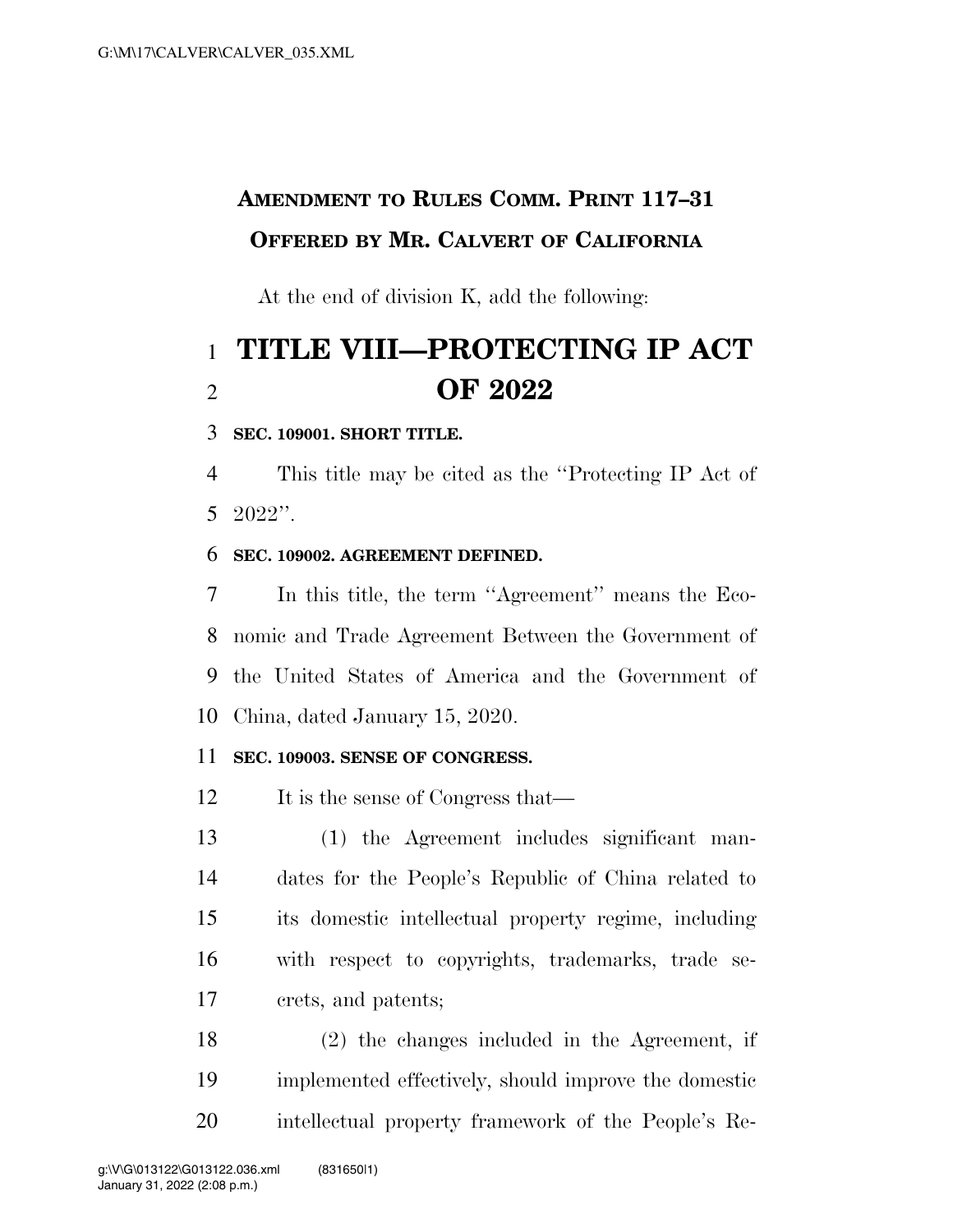$\mathfrak{D}$ 

 public of China, which has historically proven to harm the innovation and creative communities in the United States;

 (3) despite commitments made by the Govern- ment of the People's Republic of China under the Agreement, ongoing market access barriers, uneven enforcement, measures requiring forced technology transfer, and serious deficiencies in the rule of law continue to make the business environment in the People's Republic of China highly challenging for 11 rights holders in the United States;

 (4) as reflected in the 2021 report by the United States Trade Representative required under section 182(h) of the Trade Act of 1974 (19 U.S.C. 2242(h)) (commonly referred to as the ''Special 301 Report''), the People's Republic of China has con- sistently been listed in that annual report since 1989 as a trading partner of the United States that ''fails to provide adequate and effective IP protection and enforcement for U.S. inventors, creators, brands, manufacturers, and service providers, which, in turn, harm American workers''; and

 (5) Congress encourages the United States Trade Representative, the Attorney General, the Secretary of State, the Secretary of Homeland Secu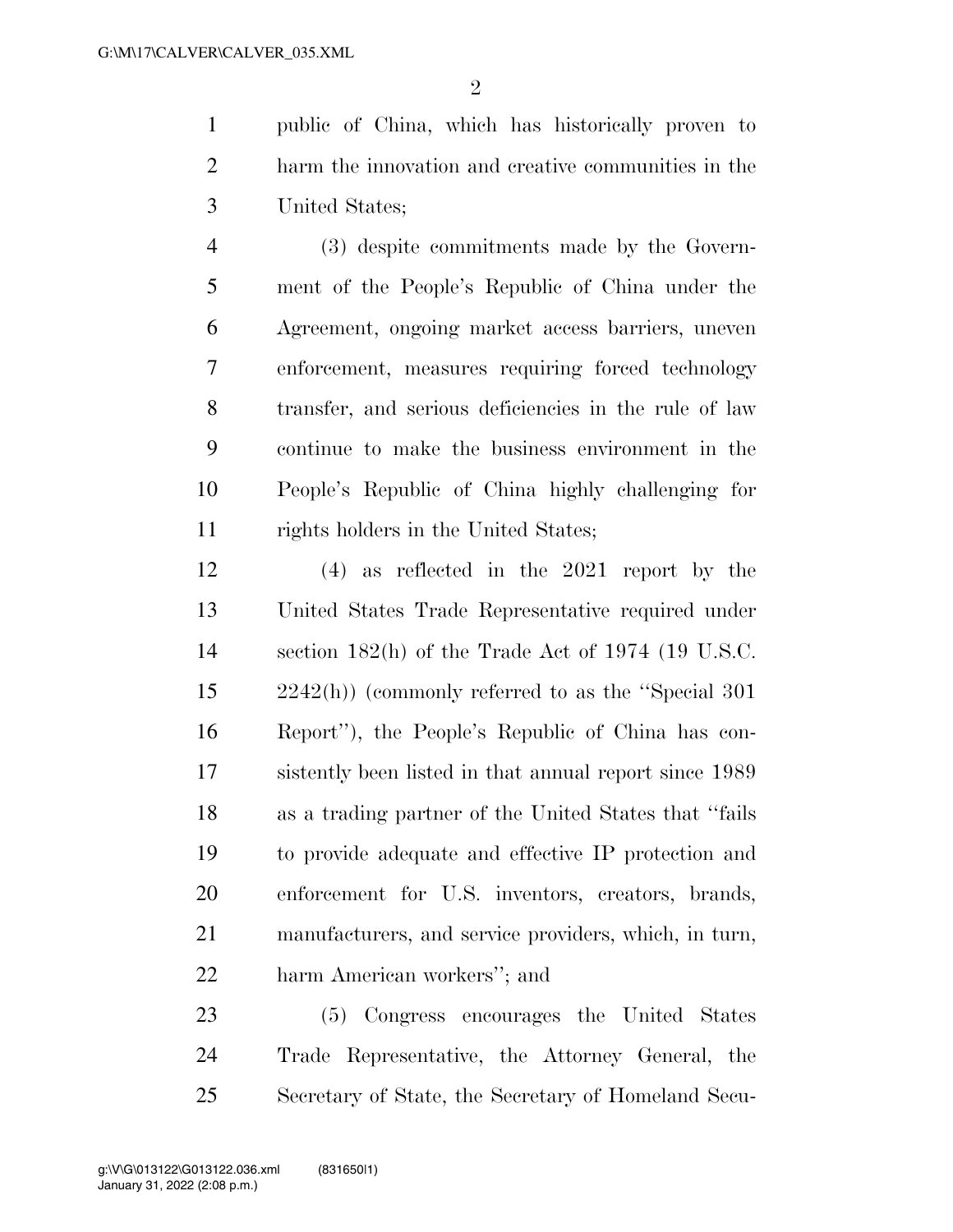| $\mathbf{1}$   | rity, the Secretary of Commerce, and the Director of        |
|----------------|-------------------------------------------------------------|
| $\overline{2}$ | the United States Patent and Trademark Office—              |
| 3              | $(A)$ to use all available tools to ensure that             |
| $\overline{4}$ | the People's Republic of China fully implements             |
| 5              | its commitments under the Agreement; and                    |
| 6              | (B) to actively consider additional means                   |
| 7              | to require the People's Republic of China to ad-            |
| 8              | unfair market access barriers, forced<br>dress              |
| 9              | technology transfer requirements, and broader               |
| 10             | intellectual property theft concerns, including             |
| 11             | through future trade agreements and working                 |
| 12             | with partners in multilateral organizations,                |
| 13             | such as the Group of $7$ (G7), the Group of $20$            |
| 14             | (G20), and the World Trade Organization.                    |
| 15             | SEC. 109004. ENFORCEMENT OF INTELLECTUAL PROPERTY           |
| 16             | OF ECONOMIC AND<br><b>PROVISIONS</b><br><b>TRADE</b>        |
| 17             | <b>AGREEMENT BETWEEN THE GOVERNMENT</b>                     |
| 18             | OF THE UNITED STATES OF AMERICA AND                         |
| 19             | THE GOVERNMENT OF CHINA.                                    |
| 20             | The President, acting through the United States             |
| 21             | Trade Representative, shall coordinate with the heads of    |
| 22             | such Federal agencies as the President considers appro-     |
| 23             |                                                             |
|                | priate to enforce the actions related to intellectual prop- |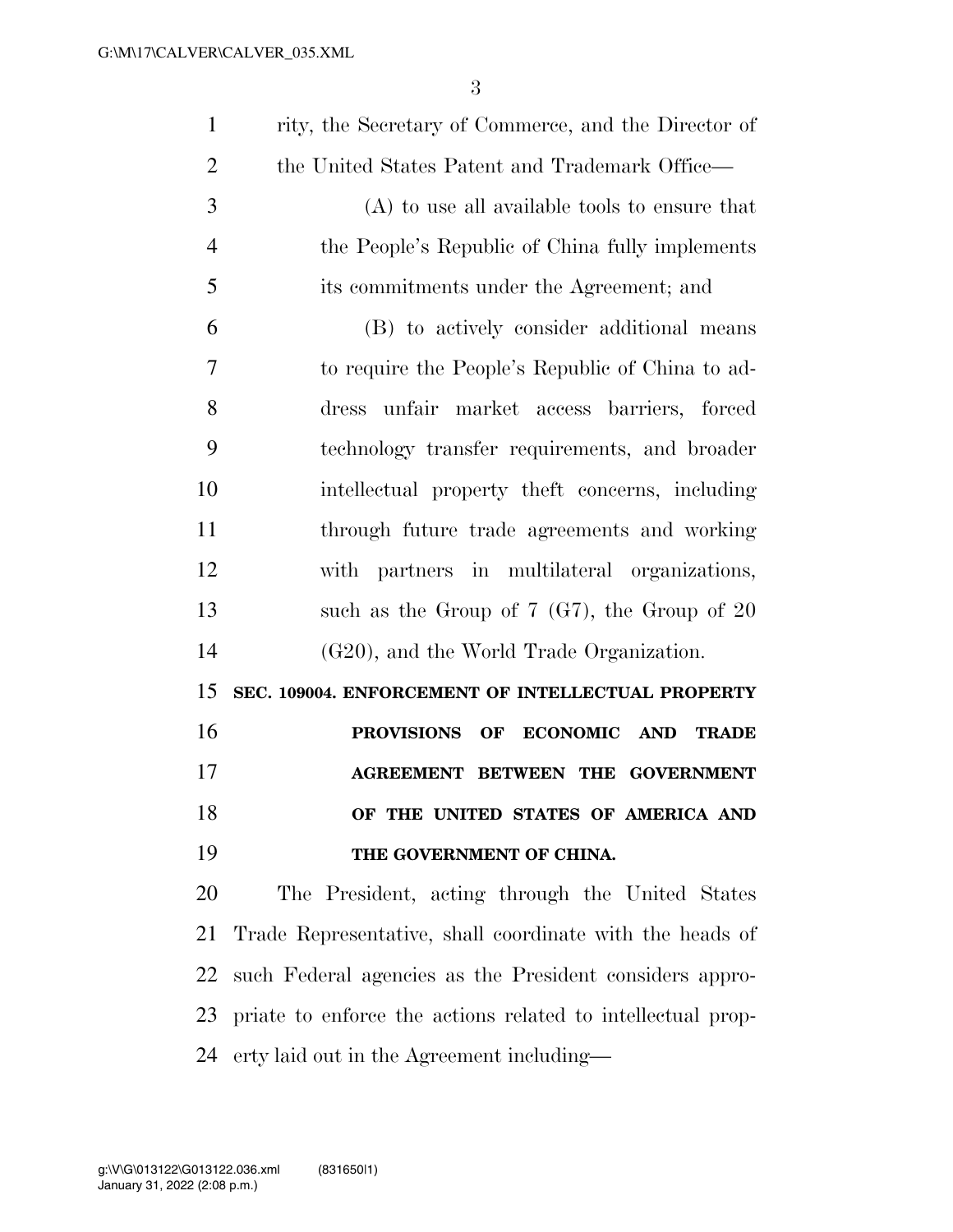(1) the civil, administrative, and criminal proce- dures and deterrent-level civil and criminal penalties provided in the Agreement; and

 (2) by using the full enforcement authority of the President, including any enforcement authority in connection with the identification and reporting process under section 182 of the Trade Act of 1974 8 (19 U.S.C. 2242).

### **SEC. 109005. REPORT ON STATUS OF IMPLEMENTATION OF CERTAIN OBLIGATIONS.**

 (a) IN GENERAL.—Not later than 180 days after the date of the enactment of this Act, and every 180 days thereafter, the United States Trade Representative shall submit to the appropriate committees of Congress a report on the status of the implementation by the People's Re- public of China of its obligations under Chapter 1 of the Agreement.

 (b) INFORMATION IN REPORT.—Each report required by subsection (a) shall contain information sufficient to enable the appropriate committees of Congress to assess the extent of the compliance by the People's Republic of China with the Agreement, including appropriate quan-titative metrics.

 (c) APPROPRIATE COMMITTEES OF CONGRESS DE-FINED.—In this section, the term ''appropriate commit-